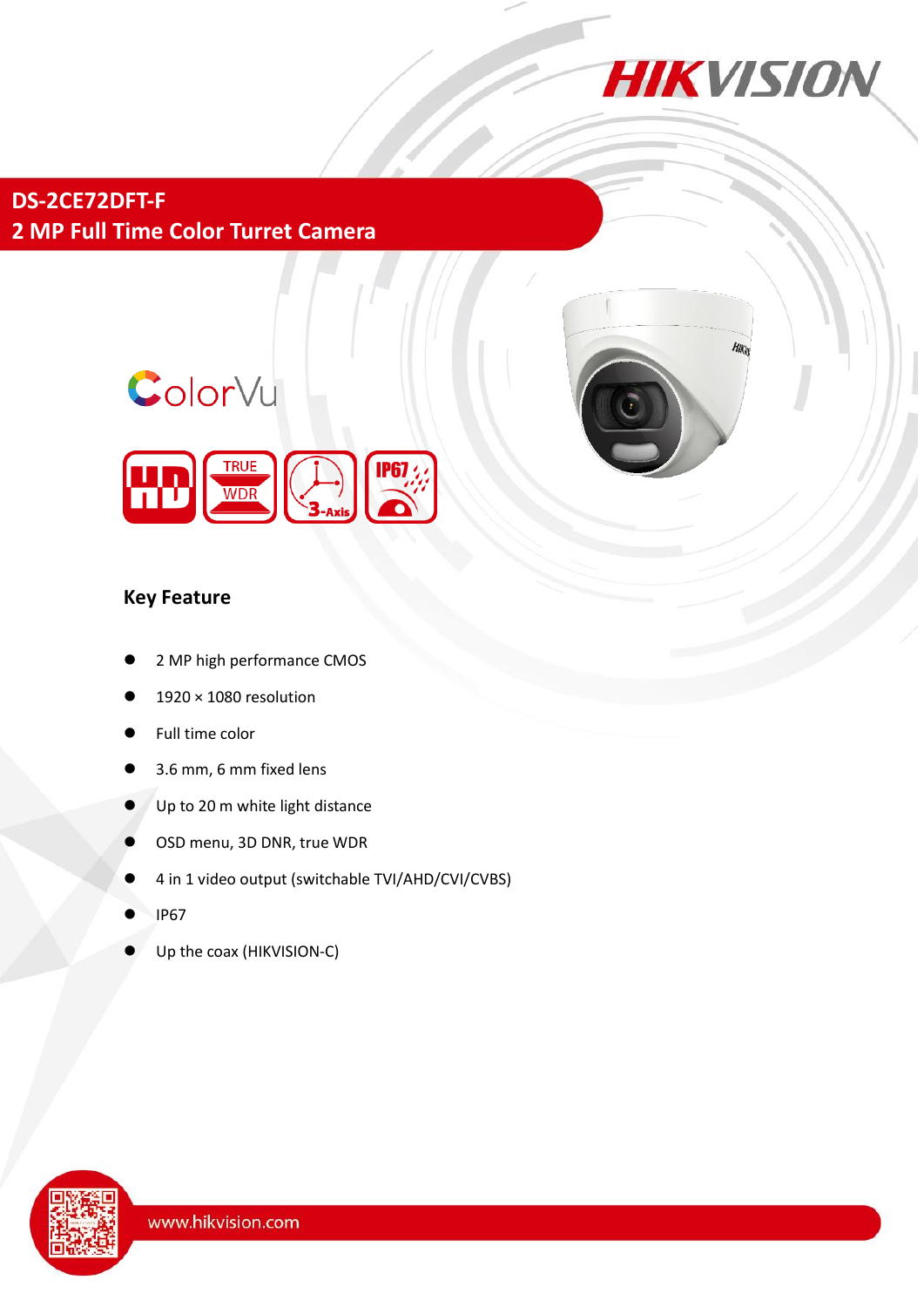

## **Specification**

H

| Camera                              |                                                                              |
|-------------------------------------|------------------------------------------------------------------------------|
| Image Sensor                        | 2 MP CMOS image sensor                                                       |
| Resolution                          | 1920 (H) × 1080 (V)                                                          |
| Frame Rate                          | PAL: 1080p@25fps<br>NTSC: 1080p@30fps                                        |
| Min. illumination                   | Color: 0.0005 Lux @ (F1.0, AGC ON), 0 Lux with white light                   |
| <b>Shutter Time</b>                 | PAL: 1/25 s to 1/50, 000 s<br>NTSC: 1/30 s to 1/50, 000 s                    |
| Slow Shutter                        | Max. 16x                                                                     |
| Lens                                | 3.6 mm, 6 mm fixed lens                                                      |
| Horizontal Field of View            | 83.6° (3.6 mm), 52.8° (6 mm)                                                 |
| Lens Mount                          | M16                                                                          |
| Day & Night                         | Color                                                                        |
| Angle Adjustment                    | Pan: 0° to 360°; Tilt: 0° to 75°; Rotate: 0° to 360°                         |
| Synchronization                     | Internal synchronization                                                     |
| WDR (Wide Dynamic Range)            | 130 dB                                                                       |
| <b>Menu</b>                         |                                                                              |
| AGC                                 | Yes                                                                          |
| White Balance                       | Auto/Manual                                                                  |
| HLC                                 | Yes                                                                          |
| <b>BLC (Backlight Compensation)</b> | Yes                                                                          |
| Privacy Mask                        | 4 programmable privacy masks                                                 |
| <b>Motion Detection</b>             | 4 programmable areas                                                         |
| <b>WDR</b>                          | Yes                                                                          |
| <b>Functions</b>                    | Brightness, Sharpness, 3D DNR, Mirror, Smart light                           |
| <b>Interface</b>                    |                                                                              |
| Video Output                        | 1 HD analog output                                                           |
| Switch Button                       | TVI/AHD/CVI/CVBS                                                             |
| <b>General</b>                      |                                                                              |
| <b>Operating Conditions</b>         | -40 °C to 60 °C (-40 °F to 140 °F), humidity: 90% or less (non-condensation) |
| Power Supply                        | 12 VDC ±25%                                                                  |
| Power Consumption                   | Max. 3 W                                                                     |
| Protection Level                    | <b>IP67</b>                                                                  |
| Material                            | Main Body: Metal<br><b>Mounting Base: Plastic</b>                            |
| White Light                         | Up to 20 m                                                                   |
| Communication                       | Up the coax, Protocol: HIKVISION-C (TVI output)                              |
| <b>Dimensions</b>                   | $\emptyset$ 109.82 mm × 85.56 mm ( $\emptyset$ 4.32" × 3.37")                |
| Weight                              | Approx. 336 g (0.74 lb.)                                                     |